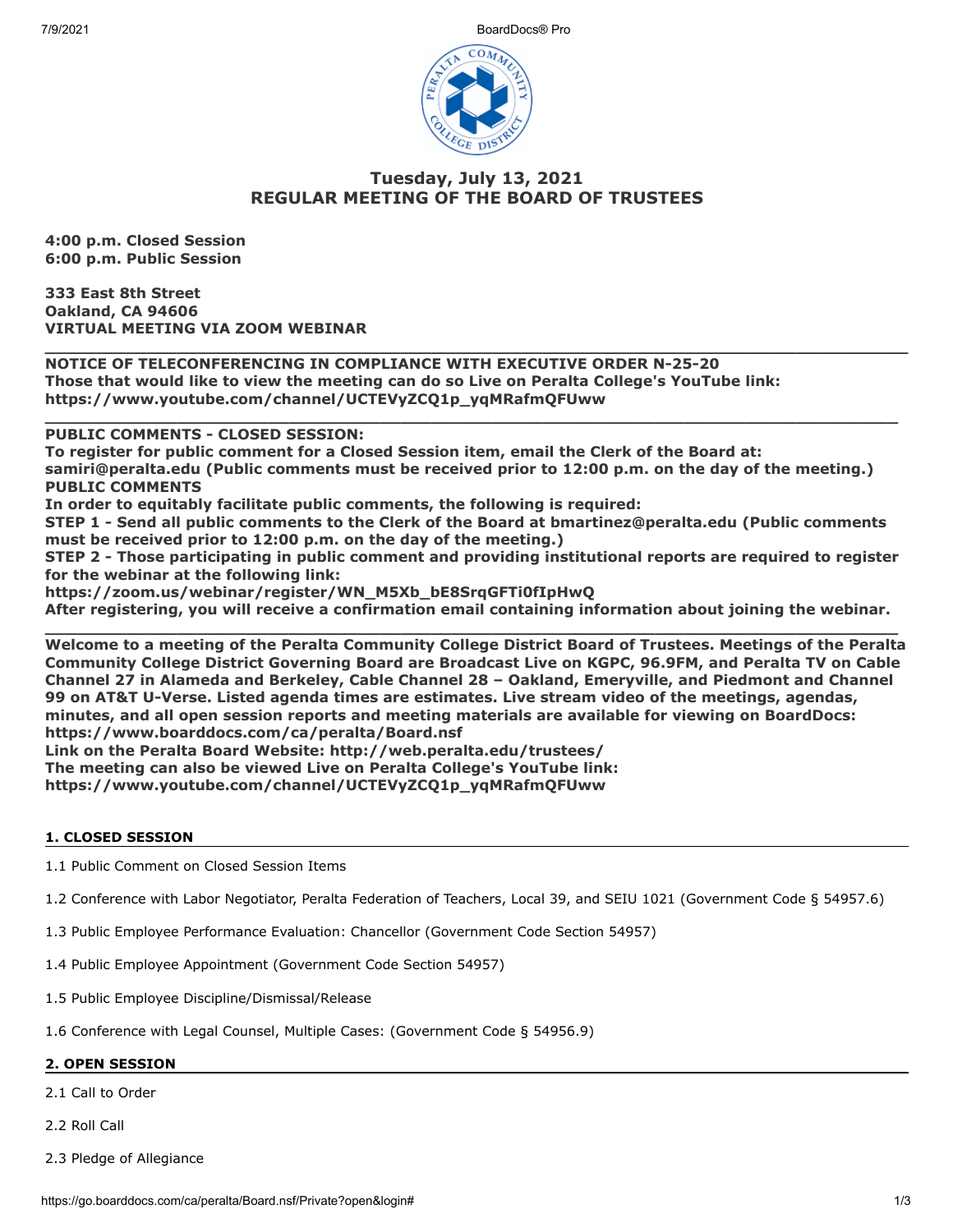7/9/2021 BoardDocs® Pro

- 2.4 Affirmation of the Statement of Cooperation
- 2.5 Report of Action Taken in Closed Session
- 2.6 Approval of the Agenda
- 2.7 Approval of the Minutes for the June 22, 2021 Regular Meeting of the Board of Trustees
- 2.8 Associated Student Government Reports
- 2.9 Peralta Classified Senate Report
- 2.10 District Academic Senate Report
- 2.11 Public Communication
- 2.12 Chancellor's Reports

### **3. INFORMATIONAL ITEMS**

3.1 First Reading of FY 2020-2021 EEO Fund Multiple Method Allocation Certification Report. Presenter: Interim Chancellor Jannett Jackson

#### **4. CONSENT CALENDAR - CHANCELLOR'S OFFICE**

4.1 Consider Ratification of an Independent Contract for Akerman LLP in the amount of \$72,000 to provide district legislative advocacy. Presenter: Interim Chancellor Jannett Jackson

#### **5. CONSENT CALENDAR - HUMAN RESOURCES**

5.1 Consider Approval of Management Personnel Items. Presenter: Interim Vice Chancellor Ronald McKinley

### **6. CONSENT CALENDAR - ACADEMIC AFFAIRS**

6.1 Consider Approval to Accept the 2021-2022 Ohlone Community College District (fiscal agent) WIOA Career Services Contract Funded by the Alameda County Workforce Development Board (grantor) to operate the College of Alameda Career and Employment Center aka North Cities Career Center, located at the College of Alameda and Berkeley Adult School. Presenter: President Nathaniel Jones.

6.2 Consider Approval of Amendment #1 to College and Career Access Pathways (CCAP) between Peralta Colleges and Alameda Unified School District. Presenter: President Nathaniel Jones.

6.3 Consider Approval for Timothy Gibbon in the amount of \$75,400 for providing online support for the colleges LMS/Canvas users. Presenter: Vice Chancellor Siri Brown

### **7. CONSENT CALENDAR - FACILITIES**

7.1 Consider Approval of an Independent Consultant Agreement for Special Services with Forensic Analytical Consulting Services, Inc. in the Amount of \$124,885.45 for Consultant to Complete Potable Water Post-Disinfection Validation Sampling Districtwide. Presenter: Interim Vice Chancellor Smith.

7.2 Consider Ratification of an Agreement for Construction Services with City Mechanical, Inc. in the amount of \$26,315.00 to Address Water Leaks at Distinct Locations on the Berkeley City College Campus Presenter Interim Vice Chancellor Smith

7.3 Consider Approval of an Agreement for Construction Services with ACCO Engineered Systems, Inc. in the Amount of \$52,423.00 for HVAC Cooling Tower and Back Draft Damper Upgrade Services for Berkeley City College. Presenter Interim Vice Chancellor Smith

7.4 Consider Approval of an Agreement for Construction Services with A&E Emaar Company in the Amount of \$60,500.00 and Approval of a 10% Contingency in the Amount of \$6,050.00 for a Total of \$66,550.00 for the Laney College Eagle Village Modular Buildings Safe-Off Project (Bid No. 20-21/02) Presenter Interim Vice Chancellor Smith

7.5 Consider Approval of an Agreement for Construction Services with ACCO Engineered Systems, Inc. in the Amount of \$24,408.00 for HVAC Handling Unit Upgrade Services for Buildings S and Q on the Merritt College Campus. Presenter Interim Vice Chancellor Smith

7.6 Consider Approval of an Agreement for Construction Services with City Mechanical, Inc. in the Amount of \$23,722.00 for HVAC Inspection and Repair Work for Mechanical Systems Located in Buildings F and R on the Merritt College Campus. Presenter Interim Vice Chancellor Smith